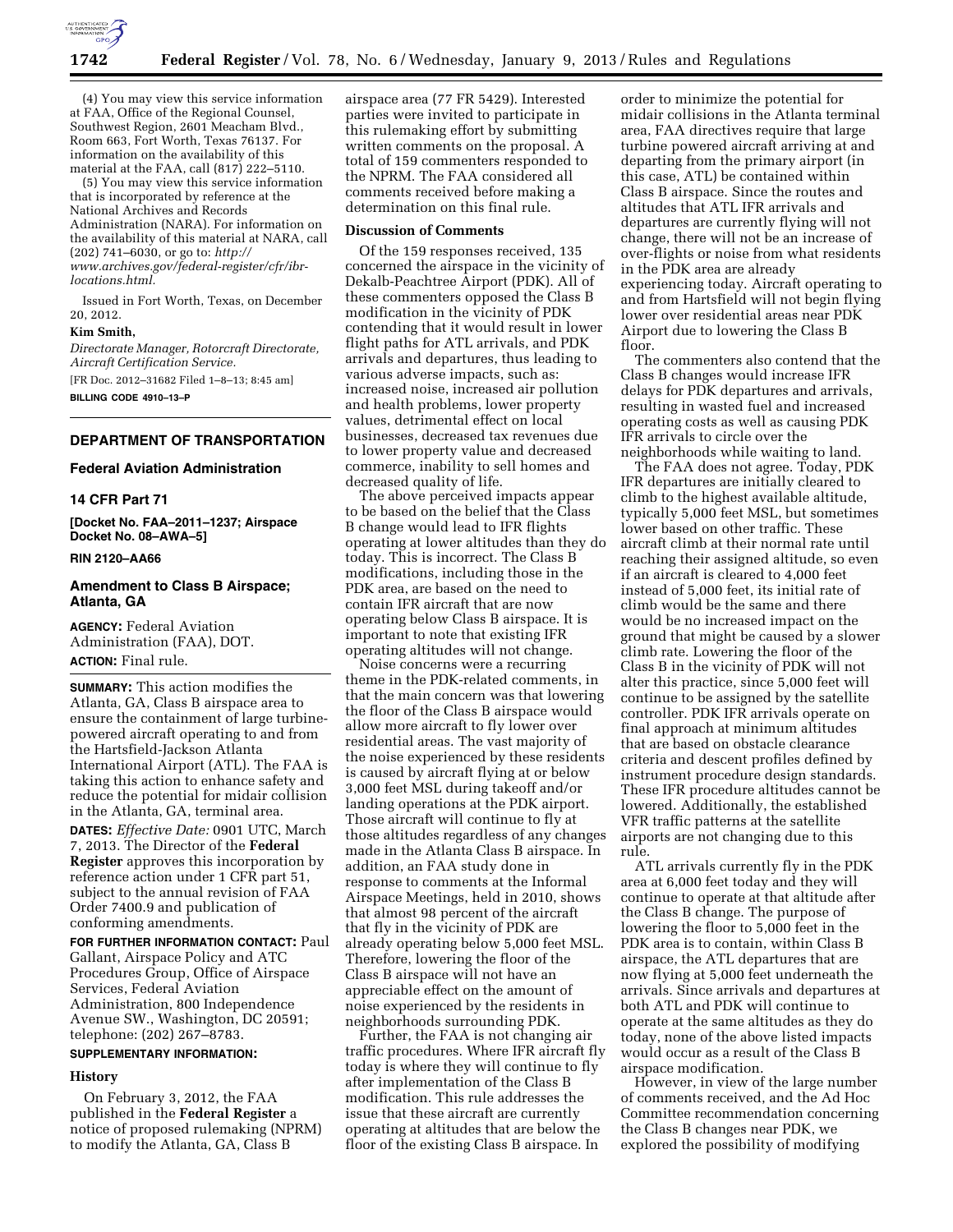the Class B airspace design in that area. We determined that we can move the proposed north boundary of the 5000 foot area (Area F) to the south of PDK, and move the proposed boundary of the 6000 foot area (Area J—located northeast of PDK) to the east by 2 miles. This design change will lower the Class B floor over PDK from the current 8,000 feet to 7,000 feet instead of 5,000 feet as proposed in the NPRM. We believe that this accommodation will not compromise safety. The reduced size of the 5,000 foot area will still contain ATL departures operating beneath the arrivals as well as provide a higher Class B floor above PDK.

In addition to the PDK comments discussed above, 24 commenters stated that lowering the floor of the Class B airspace would cause increased IFR departure delays out of both Fulton County Airport-Brown Field (FTY) and PDK.

The FAA does not agree. The existence of Class B airspace has no impact on IFR delays from these airports. The determining factors for IFR delays are normally traffic volume and weather. Traffic volume delays exist today from time to time. Lowering the floor of the Class B airspace does not equate to an increase in traffic volume. The traffic that flows through the affected airspace is already there—the only difference is that the aircraft that are currently operating below Class B airspace will now be contained within the Class B airspace, which increases the margin of safety. There is also an incorrect perception that IFR aircraft departing satellite airports are kept out of the Class B. This is not true. With the modified Class B, aircraft departing satellite airports will be worked within Class B airspace more frequently. For example, a turbojet aircraft departing Runway 8 at FTY, going eastbound, is normally assigned 5,000 feet MSL shortly after take-off. Today, that aircraft is outside Class B airspace. With the modified Class B floor, that same aircraft will still be assigned 5,000 feet MSL but will now be contained within Class B airspace.

Many commenters asserted that there would be a decrease in safety margins for flights due to compression of VFR traffic into less airspace beneath the new Class B floors. Considering terrain and obstacles in the area, the commenters stated that there could be a higher risk of collision and less time for pilots to react to an in-flight emergency. The commenters argued that compressing a significant amount of traffic into an even smaller amount of airspace would cause safety concerns and inefficient operation of aircraft. In

addition, the commenters contend that the lower floors could create unsafe operating conditions for pilots transiting above the Class D airspace areas that underlie the new Class B floor.

The FAA acknowledges that pilots electing to fly below the floor of Class B airspace may be compressed. However, the lower floors are necessary to segregate those aircraft operations from the large turbine-powered aircraft arriving and departing ATL. The Atlanta terminal area encompasses not only the world's busiest airport (with over 920,000 airport operations in CY 2011), but also PDK & FTY airports in close proximity, with their combined airport operations total that exceeded 212,000 in CY 2011. Plus, numerous other airports are situated in and around the Atlanta terminal area. These factors create a complex, high density airspace environment containing a highly diverse mix of aircraft types and aviation activities. Currently, large turbinepowered aircraft and VFR aircraft are flying simultaneously in the same airspace. It is essential to segregate the ATL traffic from nonparticipating aircraft that may not be in communication with ATC. Consequently, some nonparticipating VFR aircraft may have to fly further, or at different altitudes, in order to remain clear of the modified Class B. Ultimately, it is the pilot's responsibility to evaluate all factors that could affect a planned flight and determine the safest course of action whether it is circumnavigating the Class B, flying beneath the area, utilizing a charted VFR flyway, or requesting Class B clearance from Atlanta TRACON.

One commenter stated that the new 6,000 foot floor in the southern portion of the Class B is not prudent for safe operation of small airplanes in the area. The commenter said less maneuvering room would be available for avoiding obstructions, clouds and turbulence, and for training activities such as practice stalls.

It is a pilot responsibility to determine if there is enough altitude/airspace available to conduct training maneuvers. If a pilot believes that there is not enough airspace to conduct a particular maneuver, it is his/her responsibility to conduct the operation in appropriate airspace. The FAA finds that the new 6,000-floor still provides sufficient space for safe operations in this area. While this may result in some inconvenience to non-participating aircraft operating outside/under the Class B airspace, it is necessary to ensure the safety of the system overall.

Another commenter stated that lower Class B floors are not necessary because airlines prefer to stay high and perform idle descents. This commenter discussed arrivals only, even though many of the Class B floors are being lowered due to the requirement to contain ATL departures within the Class B airspace.

Another commenter claimed that the FAA did not adopt any suggestions from the Ad hoc Committee and did not consider the Committee's proposed alternative design.

The FAA does not agree. The FAA fully considered the Ad Hoc Committee's recommendations and alternative design. In fact, a number of Committee suggestions were incorporated, such as removing Covington Municipal Airport (9A1) from beneath the proposed Class B; eliminating the existing and proposed ''wings'' at the four corners of the Class B; and developing T-routes and VFR reporting points at key points around the Class B to aid VFR navigation. The NPRM also explained specific reasons why the Committee's alternative design could not be adopted, including that the alternative design did not ensure the containment of large turbine powered aircraft in certain sections and/or would require changing ATC procedures to fit the proposal instead of amending the airspace to fit the procedures.

Another commenter said that, although the NPRM mentioned the possibility of new T-routes and VFR flyways, the FAA has done no work on defining them. Additionally the commenter related that obtaining clearance through the Class B is the exception and not the rule.

With regard to T-Routes, the FAA is currently designing T-Routes in the ATL terminal area. The effective date of the T-Routes will coincide with the implementation of procedural changes that are currently being developed as part of the Atlanta Metroplex Project. As noted in the NPRM, the FAA will establish additional VFR reporting points and VFR waypoints that will be depicted on the Atlanta Terminal Area Chart. With regard to clearance into or through the Atlanta Class B airspace, the commenter is correct; clearance into or through the Class B airspace is the exception and not the rule. This is due to the traffic volume surrounding the world's busiest airport. However, it remains the policy of Atlanta TRACON to authorize aircraft to transition through the Class B airspace to the maximum extent practical based on operational demands.

Some commenters stated that the Class B floors to the north and south do not need to be lowered at all, and that the FAA instead should consider having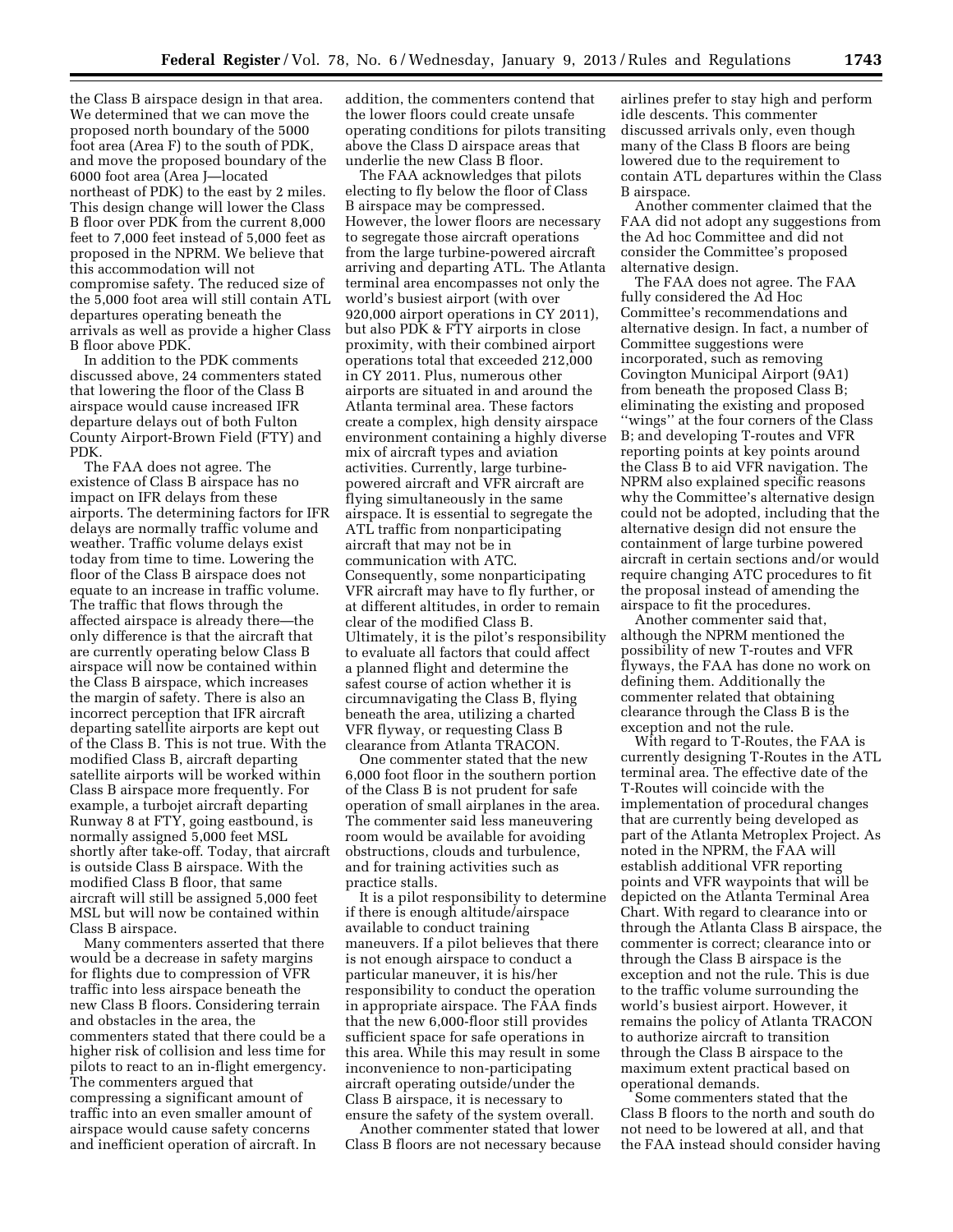jet traffic intercept the glideslope at a higher altitude. The commenters contend that this would be more fuel efficient and would lower the noise impact since the traffic would be higher and that aircraft excluded from the Class B would not be as compressed into the small remaining airspace.

The FAA does not agree. With regard to intercepting the glide slope at a higher altitude, the comments do not account for the fact that ATL conducts simultaneous triple ILS approaches. As described in the NPRM, this procedure requires that aircraft being turned onto parallel final approach courses be separated by 3 miles longitudinally, or 1,000 feet vertically until they are established on the final approach course. As a result, lower floors to the north and south of ATL are required to provide Class B airspace to contain those operations. That, combined with the 3-degree ILS glideslope, results in a long, low final approach course. For aircraft to intercept the glideslope higher than they do today (e.g., 7,000 feet on the center final) would force the Class B to be even bigger, the finals to be longer, and extend the pattern outside of the service volume of the ILS NAVAID. Additionally, ATL utilizes triple departure procedures which further add to the need for modifying the Class B airspace. It should be noted that ATL is not unique in this regard. Other locations conducting simultaneous triple ILS approaches, such as Chicago O'Hare International and Charlotte/Douglas International, have similar Class B airspace considerations.

Several commenters criticized the modified Class B design contending that it can only be identified with an RNAVquality mapping device. They argue that this is not practical in pleasure aircraft and would require the purchase of additional equipment. Furthermore, they state that the lateral limits of the airspace are best defined by radials and distances unless landmarks clearly visible in both daylight and darkness can be used.

The FAA does not agree that the rule requires the purchase of additional equipment. Some boundaries in the ATL Class B design are not based on NAVAID radials and distances. Although that is the preferred method, it was found that to define all boundaries based on NAVAID references, and still achieve the required containment of ATL operations, it would be necessary to move the new boundaries in such a way that the Class B airspace would be expanded beyond FAA requirements and the Class B would be larger than that defined in this

rule. This would impact nonparticipating aircraft to an unnecessary degree. Therefore, identifying the new boundaries cannot always be accomplished solely with reference to conventional navigation instruments. A variety of means may be required including VORTAC, RNAV and/or by visual reference using the sectional chart or TAC depictions. This situation is not unique. There are other Class B airspace areas and many military special use airspace areas depicted on sectional charts that are not defined by NAVAID radials, and where pilots must avoid the airspace or receive clearance for entry. As noted in the NPRM, the FAA is establishing new VFR reporting points and waypoints to assist VFR pilot navigation in the Atlanta terminal area. These points will be located over areas that can be easily identified visually. The FAA is also establishing VFR routes that can be used to circumnavigate the Class B airspace when necessary. The VFR Flyway Planning Chart, on the back of the Atlanta Terminal Area Chart, will be updated to reflect these new features. In addition, the FAA has recently introduced a new product called ''VFR Class B Enhancement Graphics.'' The new graphics show the geographic coordinates of each Class B boundary intersection, as well as a NAVAID radial/DME fix for each point and the length (in nautical miles) of each straight-line Class B boundary segment. The new graphics are designed to increase safety and aid pilots in gaining situational awareness within or around the Class B area. A graphic will be produced depicting the modified Atlanta Class B airspace to coincide with the effective date of the Class B changes. This will provide pilots a way to use the ATL VORTAC to identify the Class B boundaries. Therefore, it is not necessary for pilots to purchase additional equipment in order to navigate around the Atlanta Class B airspace area.

A commenter stated that the Class B changes will not save airline fuel. Since airlines favor longer, idle power descents and uninterrupted climbs to more fuel efficient altitudes, lowering the Class B floors only gives more opportunity for unwanted level segments.

The FAA does not agree. The Atlanta Class B is designed to accommodate both arriving and departing aircraft operations. Some Class B airspace floors are designed to contain ATL departures, including those aircraft that do not have a sufficient climb rate capability to remain within the existing Class B airspace during departure. Although

these aircraft may be cleared for an unrestricted climb, their limited climb capability is insufficient to remain within the rising Class B floors of the current airspace configuration.

A commenter contended that the addition of the fifth runway and new RNAV procedures at ATL have decreased the need for expanded Class B airspace. The commenter asserted that the fifth runway has been open since 2006 with excellent results in the existing Class B and the new RNAV procedures at ATL actually increase navigational accuracy and require less airspace, not more.

The current Class B airspace is not adequate. Atlanta TRACON has documented hundreds of aircraft that exit the existing Class B airspace on a daily basis. Simulations have been run to validate the proposed Class B airspace design and virtually every aircraft that exited the existing Class B airspace would have been contained within the new Class B airspace design.

Several commenters stated that the ATL Class B should not be changed based on the reason specified in the NPRM that air traffic controller workload is increased because they are required to notify aircraft leaving the Class B when they exit, and again, when they reenter the airspace. The commenters said that this requirement is obsolete and should be eliminated rather than changing the Class B airspace to reduce the workload.

FAA orders require large turbinepowered aircraft to be retained within Class B airspace to the maximum extent possible. Containment of these aircraft within Class B airspace is a major item of interest of the FAA's Office of Aviation Safety Oversight. The main reason for this rulemaking action is not the advisory to aircraft that they are leaving or re-entering the Class B, but rather that aircraft cannot routinely be contained within the existing Class B airspace due to the existing airspace design. This is a safety issue, and the fundamental reason for the change. The Class B modifications will have the added benefit of reducing controller workload because the need to issue such advisories will be significantly reduced. This will allow controllers to devote attention to aircraft separation responsibilities.

One commenter suggested that the FAA publish "ATC climb rates," in addition to the minimum rate required for obstacle clearance for heavy aircraft departures during summertime operations that are unable to climb into the existing Class B. Pilots would understand that if they can meet the obstacle rate, but not the ATC rate, they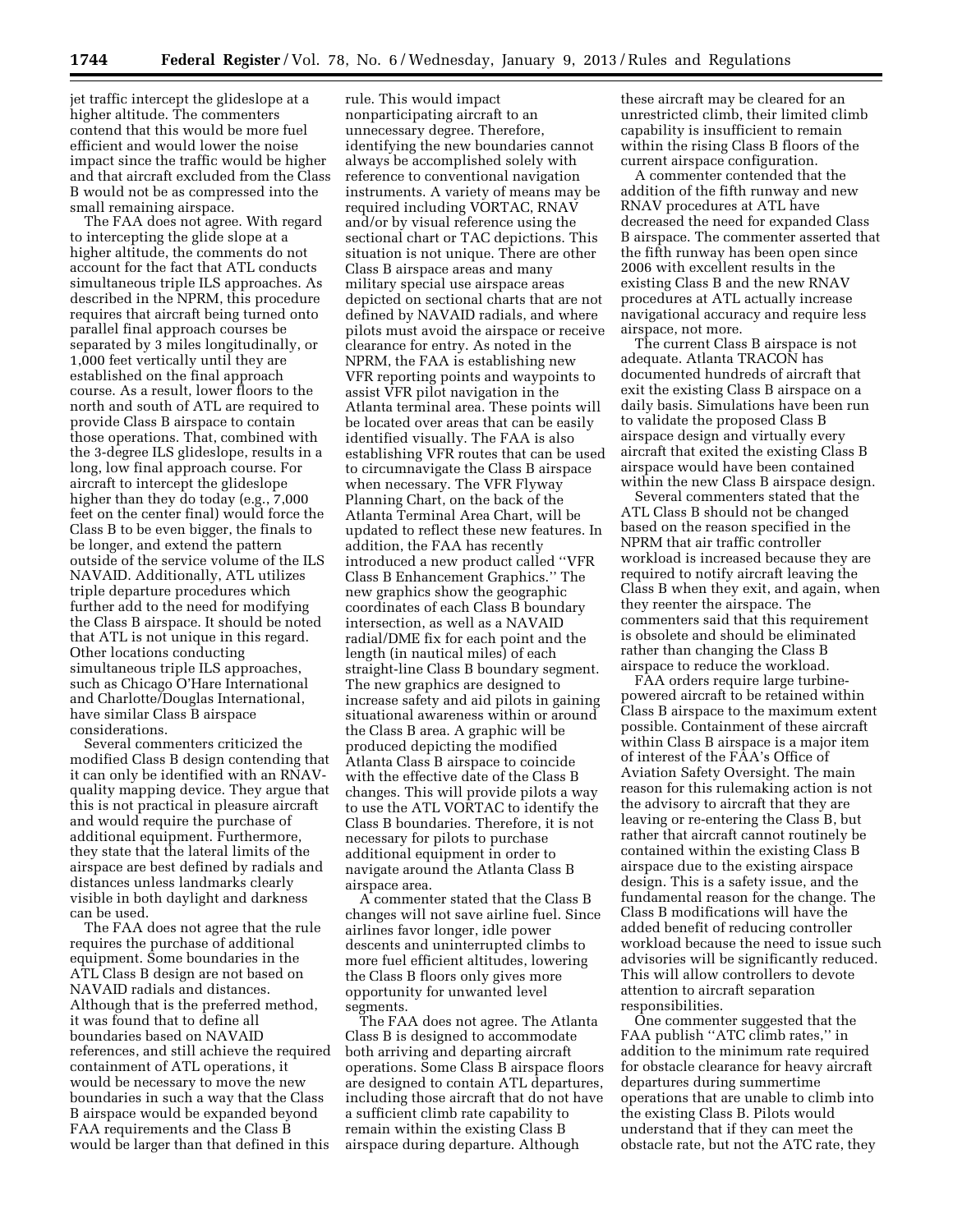may notify ATC prior to takeoff and request relief. This would reduce the number of aircraft inadvertently outside the Class B while giving ATC sufficient time to anticipate when those situations might occur.

Atlanta TRACON researched the possibility of implementing published ''ATC climb rates.'' Unfortunately, the current criteria for the development of Area Navigation Standard Instrument Departures (RNAV SIDs) does not allow a procedure to be designed that would retain all departing aircraft within the existing Class B airspace on their current routes. Also, this would not satisfy the requirement to contain aircraft within Class B airspace to the maximum extent.

Another commented that lower floors to the north and south of ATL do not improve satellite airport safety.

The FAA does not agree. The justification for lowering the Class B floors is to contain all existing large turbine-powered aircraft departing from and arriving at the primary airport (ATL) within the Class B airspace. This enhances the safety of satellite airport operations by segregating the large turbine-powered aircraft from other aircraft that are not in communication with ATC.

A commenter questioned the rationale in the NPRM regarding the need to keep all Missed Approach Procedures (MAP) within Class B. The commenter said it is well known that ATC rarely uses the published MAP, and instead controllers offer vectors or alternate instructions; the charted MAP is for emergencies or loss of communications purposes. The commenter said that normally aircraft conducting a missed approach would be directed to remain within Class B and the use of the published MAP is extremely rare. The commenter objected to a major airspace change for such infrequent occurrences.

The FAA disagrees. The commenter interpreted statements in the NPRM concerning MAP as meaning only the published MAPs. Although the published MAPs are also a concern, the aircraft that are vectored following a missed approach must remain at 3,000 feet south of the airport. This is required procedurally to vertically separate missed approach aircraft off of runways 10/28 from aircraft missing approach off runways 9R/27L that are climbing to 4,000 feet on the same tracks. This procedure has been in place since the fifth runway opened at ATL in May 2006, and causes aircraft to exit the existing Class B airspace configuration. Climbing aircraft higher is not an option due to the corridor over the top of the Atlanta Airport that serves general

aviation satellite airport departures and arrivals at 5,000 and 6,000 feet.

One commenter objected to the Class B change for cost reasons. The commenter stated that the current airspace has served well since 2006 and increased efficiency has been gained since then with GPS and RNAV procedures. Considering the vast number of products that would need updating, the commenter said this project should be abandoned.

The problems with the Class B configuration since 2006 were addressed in a previous comment. Regarding the costs of updating various products to reflect the airspace changes, FAA charts and related aeronautical products are continually updated to reflect current aeronautical, terrain and other information. Charts and other products are published on a regular cycle to accommodate these changes. As an example, new editions of the VFR Terminal Area Charts are published twice a year. An average of 100 chart changes are incorporated in each new edition. These changes are considered part of the ordinary cost of chart revision, and therefore, the FAA will not incur any additional costs due to the Class B changes.

A commenter alleged that there is no need to modify the airspace in Atlanta because there are no current conflicts between commercial carriers and private flights and that changing the airspace would only impact private flights, making access into and out of the ATL Class B more difficult.

The commenter is incorrect regarding the mix of aircraft in the Atlanta terminal area. There are sections where Atlanta IFR large turbine-powered aircraft and nonparticipating VFR aircraft share the same airspace. However, incidents between these IFR and VFR aircraft do not occur because controllers routinely take action to prevent them. The Class B modification is required to provide Class B containment to ensure that those operations continue to be safe without the need for controller intervention. Regarding the comment that the change will make access to the Class B more difficult, the FAA agrees that access to the Atlanta Class B airspace is limited. However, such access is based on the traffic situation. The overall size of the Class B airspace is being reduced from a maximum of 42 miles down to 30 miles which frees up many cubic miles of airspace and converts it from Class B to Class E airspace. There is no permission needed from ATC to operate in Class E airspace. As discussed above, the FAA is taking a number of steps to

enhance VFR navigation in the ATL terminal area.

A few commenters stated that modifying the Class B would not improve the flow of traffic into ATL, but would have the effect of ''compacting'' general aviation aircraft into lower altitudes.

The commenters are correct, changing the Class B airspace will not, in and of itself, improve the traffic flows into Atlanta, but it will ensure that current traffic flows are contained within the Class B airspace. The purpose of this change is not specifically to improve traffic flow, but to ensure safety in the Atlanta terminal area. The issue of compression of VFR traffic is addressed previously.

Two pilots that fly IFR in the Atlanta area were concerned about the amount of time they are held below the present Class B airspace, resulting in inefficiency and added fuel costs.

IFR flights are restricted to lower altitudes when necessary to ensure separation from other traffic, not because of the Class B airspace. The initial altitudes assigned IFR aircraft departing the satellite airports around Atlanta will not change due to this Class B change. Efforts are underway as part of the Atlanta Metroplex Project to find ways of climbing satellite jet departures to higher altitudes as soon as possible. Class B airspace will not affect that ongoing project.

A commenter said there is no need to expand the Class B airspace because the construction of the fifth runway at ATL, along with the decreased traffic count in recent years, has reduced the need for additional airspace.

The FAA does not agree. Regarding the addition of the fifth runway, the commenter did not consider the fact that ATL conducts simultaneous triple ILS approaches. As described in an earlier response (see above), this procedure requires that aircraft being turned onto parallel final approach courses be separated by 3 miles longitudinally, or 1,000 feet vertically until they are established on the final approach course. This is one of several reasons for modifying the Class B airspace. Regarding the decreased traffic count, the commenter is correct that ATL's traffic count has decreased since 2008 (as has traffic system-wide) reflecting the general U.S. economic downturn. However, ATL's traffic figures are still 3 times more than the threshold required qualifying for Class B airspace. In addition, the latest validated passenger enplanements for ATL (CY 2011) are more than 8 times the threshold requirement for Class B airspace and reflect nearly a 3 percent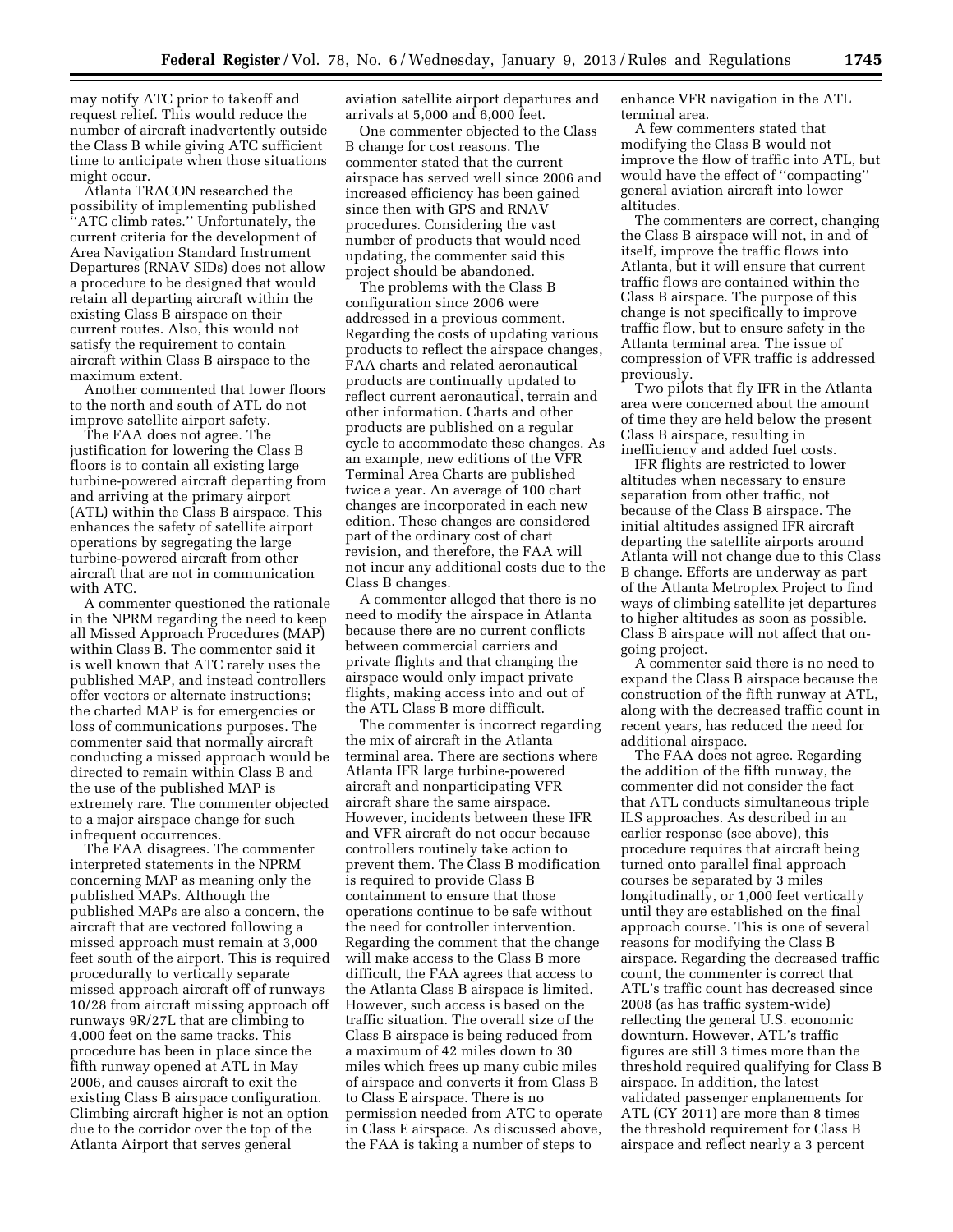rise from the previous year. As the economy improves, Atlanta traffic volume is expected to increase to exceed the 2008 level. Even at the current volume, containment of Atlanta traffic is the issue that needs to be addressed for safety reasons.

A commenter supported the FAA's plan to establish VFR waypoints, VFR reporting points, VFR routes, and RNAV T-Routes for transitioning through or around the Class B airspace, but is concerned that these would not be in place and charted when the airspace changes become effective. This commenter also suggested that the FAA develop specific VFR arrival and departure routes for PDK.

The FAA will publish the abovementioned VFR points concurrent with the publication of the new Class B charts. The RNAV T-routes will be published once they have been developed and implemented through a separate rulemaking action. Regarding PDK VFR routes, the FAA is developing suggested VFR flyways to be published on the Atlanta Terminal Area Chart.

Several commenters argued that the 12,500-foot MSL ceiling of ATL Class B area is unnecessarily high and prevents unpressurized VFR aircraft from transitioning the area at higher altitudes. They cited examples where most other Class B locations have ceilings at or below 10,000 feet MSL.

Although other locations have Class B ceilings lower than ATL, all Class B airspace dimensions are individually tailored to meet site-specific requirements. The 12,500 foot Class B ceiling encompasses ATL's transition altitudes. Within this airspace, jet aircraft departing ATL are initially climbed to 10,000 feet; while jet aircraft arriving ATL are initially descended to 12,000 feet. Within 30 miles of the ATL airport is where all of these aircraft transition between 10,000 and 12,000 feet. The arrivals begin their descent to land and, once the departures are clear of the arrivals, the departures begin climbing to cruise altitude. Having VFR aircraft that are not in communication with ATC operating in this airspace reduces the margin of safety in the high volume airspace surrounding the world's busiest airport. The current 12,500 foot ceiling has been in existence since 1975 and has provided an excellent safety record. This ceiling provides adequate protection to arrivals and departures as they transition to and from the en route structure. For those reasons, the FAA did not propose a change to the existing Class B airspace ceiling.

Lastly, a commenter submitted an alternative Class B diagram for the FAA

to consider that proposed a different altitude structure than was contained in the NPRM. The suggested Class B floors were the same as the FAA's proposal in areas A through E, but were significantly higher in the other areas to the north and south of ATL. In addition, a 10,000 foot MSL ceiling was suggested to replace the existing 12,500-foot ceiling.

The FAA reviewed the proposal but did not adopt it because it does not meet the requirements to contain all of ATL's existing arrival and departure flows within Class B airspace as required by FAA directives. Many aircraft do not have a sufficient climb capability to remain within the Class B floors suggested in the commenter's proposal.

## **Differences From the NPRM**

The descriptions of subareas F, I and J have been modified from that proposed in the NPRM. In light of public and Ad Hoc Committee inputs, the FAA reevaluated the Class B design in the vicinity of PDK and determined that the proposed 5,000-foot Class B floor airspace over PDK could be raised to 7,000 feet. This is accomplished by moving the northern boundary of Area F, and the southern boundary of Area I, to the south of PDK; and by moving the west boundary of the section of Area J (that lies northeast of PDK) to the east by two miles. The revised subarea descriptions are listed in the ''Adoption of the Amendment'' section, below. Additionally, a correction of one second of longitude is made to the Hartsfield-Jackson Atlanta International Airport reference point to reflect the latest FAA database values.

# **The Rule**

The FAA is amending Title 14 of the Code of Federal Regulations (14 CFR) part 71 to modify the Atlanta, GA, Class B airspace area. This action (depicted on the attached chart) reduces the overall lateral boundaries of the airspace and expands the vertical boundaries by lowering the floors of some subareas. These modifications are necessary to provide the additional Class B airspace needed to contain large turbine-powered aircraft operating to and from ATL. The modifications to the ATL Class B airspace area are summarized below. The following areas extend upward from the specified altitudes to 12,500 feet MSL:

*Area A.* Area A is the surface area that extends from the ground up to 12,500 feet MSL. The FAA is not making any changes to Area A.

*Area B.* The revised area consists of that airspace extending upward from 2,500 feet MSL east and west of the

Atlanta airport. It combines two existing subareas, B and C. The existing area B consists of a small segment of airspace, east of the ATL airport that extends upward from 2,100 feet MSL between the 7- and 9-NM radii of the Atlanta VORTAC. The existing Area C includes that airspace extending upward from 2,500 feet MSL, east and west of Atlanta airport between the 7- and 12-NM radii of the Atlanta VORTAC. With this change, the existing 2,100-foot floor of Class B airspace is eliminated.

*Area C.* The area is redefined to include that airspace that extends upward from 3,000 feet MSL (as described above, the existing Area C extends upward from 2,500 feet MSL). The new Area C lowers the existing floor of Class B airspace from 3,500 feet MSL to 3,000 feet MSL. Currently, Area D includes the airspace extending upward from 3,500 feet MSL. With this change, most of the airspace now in Area D is incorporated into the new Area C (with the lower 3,000-foot floor).

*Area D.* This area consists of that airspace extending upward from 3,500 feet MSL. However, it is significantly reduced in size due to the modification of Area C, described above. The revised Area D includes only that airspace bounded on the south by a line 4 miles north of and parallel to the Runway 08L/26R localizer course, and on the north by a line 8 miles north of and parallel to the above mentioned localizer courses. The revised Area D is bounded on the west by long. 84°51′38″ W., and on the east by long. 84°00′32″ W.

*Area E.* This area continues to include the airspace extending upward from 4,000 feet MSL, but it is modified by incorporating a small segment of Class B airspace south of ATL that currently extends upward from 6,000 feet MSL. In addition, Area E incorporates the two segments, currently extending upward from 5,000 feet MSL that were added by the October 2006 rule as discussed in the NPRM.

*Area F.* Area F consists of that airspace extending upward from 5,000 feet MSL. The area currently is composed of four small segments, one southwest of ATL, one southeast of ATL, and the two segments east and west of ATL that were designated in the October 2006 rule. These four areas would be removed from Area F and incorporated into other subareas with lower floors. The modified Area F is located north of ATL within the area bounded on the south by a line 8 miles north of and parallel to the Runway 08L/26R localizer courses, and on the north by a line 12 miles north of and parallel to the above mentioned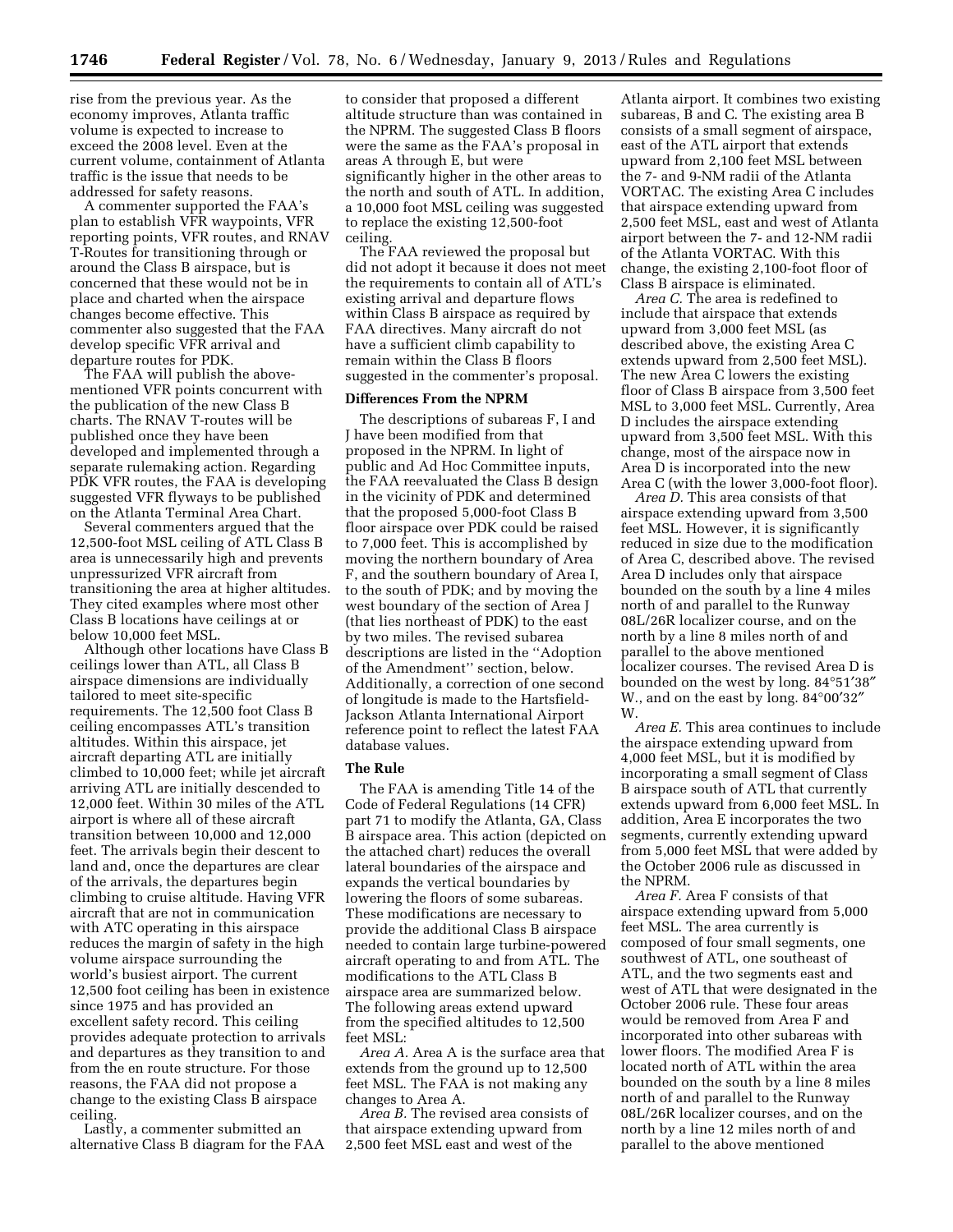localizer courses. On the east and west, Area F is bounded by long. 83°54′04″ W.; and long. 84°57′41″ W., respectively. The effect of this change is to lower the floor of Class B airspace from 6,000 feet MSL to 5,000 feet MSL in the described area.

*Area G.* Area G contains that airspace extending upward from 6,000 feet MSL. Currently, Area G consists of airspace north of ATL, which is largely incorporated into the revised Area F. The revised Area G consists of the airspace bounded approximately between the Atlanta VORTAC 30 NM radius on the south, and a line 12 miles south of and parallel to the Runway 10/ 28 localizer courses.

*Area H.* This area consists of two airspace segments that extend upward from 5,000 feet MSL, one located southwest and one located southeast of ATL. The Area H segments are bounded on the north by a line 12 miles south of and parallel to the Runway 10/28 localizer courses and on the south by the 30 NM radius of the Atlanta VORTAC, excluding the airspace within Area G as described above.

*Area I.* Area I is redefined to consist of the airspace extending upward from 7,000 feet MSL north of ATL. The revised Area I is bounded on the north side by the 30 NM radius of the Atlanta VORTAC; on the south by a line 12 NM north of and parallel to the Runway 08L/26R localizer courses; on the east by a line drawn from lat. 33°50′59″ N., long. 84°16′38″ W., direct to lat. 34°04′20″ N., long. 84°09′24″ W.; and on the west by a line from lat. 33°50′59″ N., long. 84°34′14″ W. direct to lat. 34°01′40″ N., long. 84°47′55″ W. This change would lower the floor of Class B airspace from 8,000 feet MSL to 7,000 feet MSL in the defined area.

*Area J.* Area J is a new subarea to describe that airspace extending upward from 6,000 feet MSL in two segments, one northwest and one northeast, of ATL. One segment abuts the west side of Area I and the other segment abuts the east side of Area I. The two segments also abut the northern boundary of Area F, with the 30 NM radius of the Atlanta VORTAC defining their northern edges. Area J lowers part of the Class B airspace floor from 8,000 feet MSL to 6,000 feet MSL in the northwest and northeast sections of the area.

## **Environmental Review**

The FAA has determined that this action qualifies for categorical exclusion under the National Environmental Policy Act in accordance with FAA Order 1050.1E, ''Environmental Impacts: Policies and Procedures,''

paragraph 311a. This airspace action is not expected to cause any potentially significant environmental impacts, and no extraordinary circumstances exist that warrant preparation of an environmental assessment.

#### **Paperwork Reduction Act**

The Paperwork Reduction Act of 1995 (44 U.S.C. 3507(d)) requires that the FAA consider the impact of paperwork and other information collection burdens imposed on the public. We have determined that there is no new information collection requirement associated with this rule.

#### **Regulatory Evaluation Summary**

Changes to Federal regulations must undergo several economic analyses. First, Executive Order 12866 and Executive Order 13563 directs that each Federal agency shall propose or adopt a regulation only upon a reasoned determination that the benefits of the intended regulation justify its costs. Second, the Regulatory Flexibility Act of 1980 (Pub. L. 96–354) requires agencies to analyze the economic impact of regulatory changes on small entities. Third, the Trade Agreements Act (Pub. L. 96–39) prohibits agencies from setting standards that create unnecessary obstacles to the foreign commerce of the United States. In developing U.S. standards, the Trade Act requires agencies to consider international standards and, where appropriate, that they be the basis of U.S. standards. Fourth, the Unfunded Mandates Reform Act of 1995 (Pub. L. 104–4) requires agencies to prepare a written assessment of the costs, benefits, and other effects of proposed or final rules that include a Federal mandate likely to result in the expenditure by State, local, or tribal governments, in the aggregate, or by the private sector, of \$100 million or more annually (adjusted for inflation with base year of 1995). This portion of the preamble summarizes the FAA's analysis of the economic impacts of this final rule.

Department of Transportation Order DOT 2100.5 prescribes policies and procedures for simplification, analysis, and review of regulations. If the expected cost impact is so minimal that a proposed or final rule does not warrant a full evaluation, this order permits that a statement to that effect and the basis for it be included in the preamble if a full regulatory evaluation of the cost and benefits is not prepared. Such a determination has been made for this final rule. The reasoning for this determination follows:

This action modifies the Atlanta, GA, Class B airspace area to ensure the

containment of aircraft within Class B airspace, reduce controller workload and enhance safety in the Atlanta, GA, terminal area. It lowers the Class B airspace in some sections to encompass existing IFR traffic. Lowering the floor of the Class B airspace will increase safety by segregating large turbinepowered aircraft from aircraft that may not be in contact with ATC. It also increases safety and reduces air traffic controller workload by reducing the number of radio communications that air traffic controllers must use to inform IFR aircraft when they are leaving and re-entering Class B airspace. This reduces the amount of distraction that air traffic controllers face in issuing these communications and frees radio time for more important control instructions. IFR traffic will not be rerouted as a result of this proposal.

The change may cause some VFR pilots to have to choose between flying lower, circumnavigating the area, or requesting Class B service from A80 to transition the area. This has the potential of increasing costs to VFR pilots if the alternative routes are longer, take more time and burn more fuel. The FAA believes, however, that there will be minimal impact to VFR aircraft operating where the Class B floor will be lowered. Commenters did not offer specific comments on increased fuel consumption for VFR flights if the pilot of these flights chose alternative routes. An FAA sampling of VFR traffic found that 98 percent of 7123 VFR flights were already operating below the 5,000-foot floor proposed in the NPRM. Since the final rule raises a portion of this floor, we can still conclude that an estimated 98% of VFR flights based on this sample will operate below the redesigned Class B floor. Where the floor will be lowered to 3,000 feet, we believe there is sufficient airspace to allow safe flight below the Class B airspace. The minimum vectoring altitude (based in part on obstruction clearance) under most of the 3,000 foot floor is 2,500 feet. VFR aircraft can and do fly safely at 2,000 feet under the existing Class B floor. Recognizing that some VFR aircraft may elect to circumnavigate instead of flying lower, only a short deviation in distance and time will be needed to place the aircraft beneath a higher Class B floor.

The FAA intends to take actions that will increase the alternatives available to VFR pilots. For instance, the FAA intends to establish VFR Waypoints and Reporting Points to assist VFR pilot navigation, and to establish VFR routes that can be used to circumnavigate the Class B airspace or used as a predetermined route through the Class B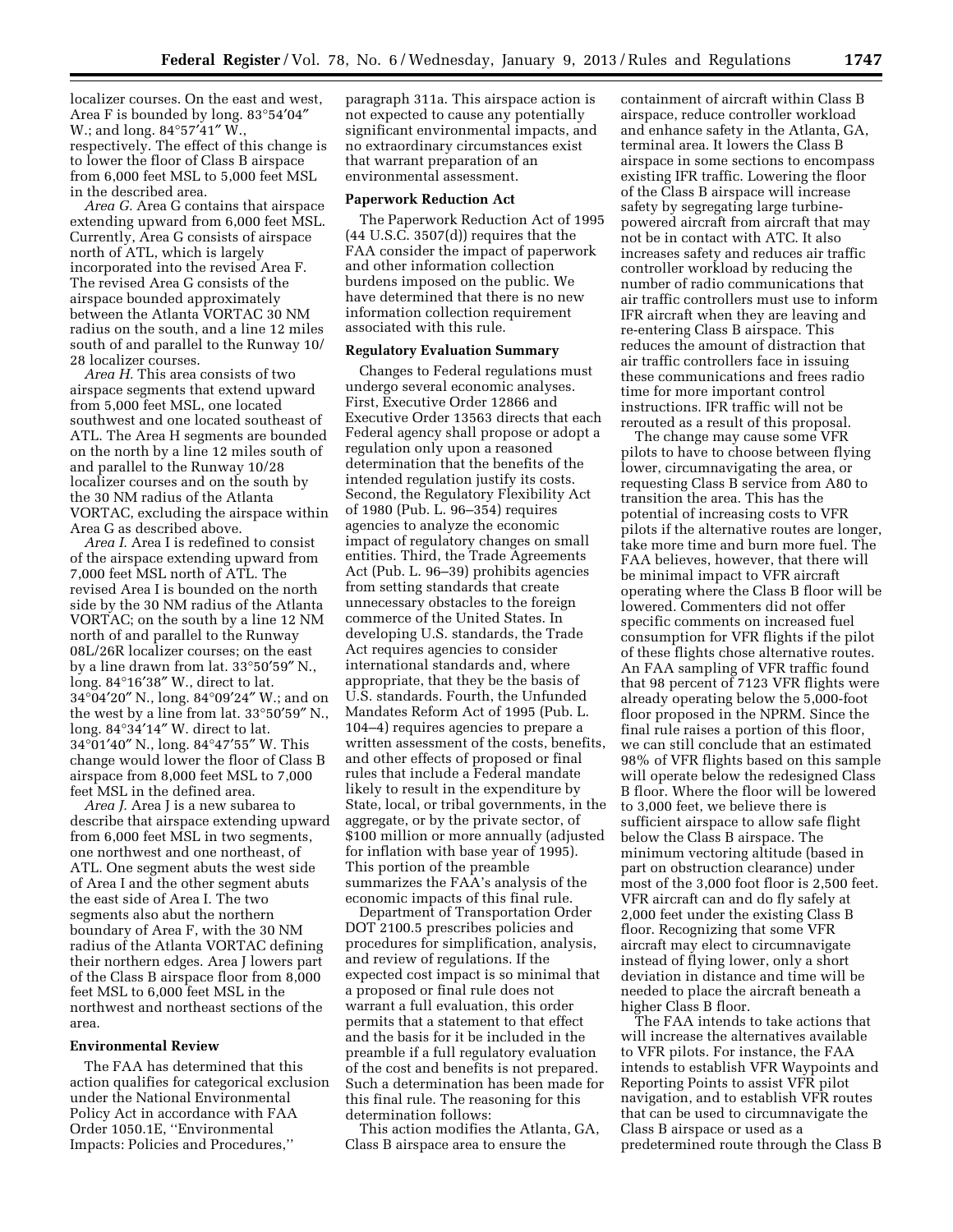airspace when operations permit. In addition to these new VFR waypoints, the FAA will establish RNAV T-Routes within Class B airspace for transitioning over the top of ATL airports. These various alternatives should provide pilots with options that will assist them in navigating around or beneath the Class B and/or to request ATC clearance to cut through the Class B. The FAA believes that no more than a small percent of VFR traffic will choose to travel longer, less efficient or more costly routes because safe flight will still be possible beneath most of the Class B airspace, A80 would continue to provide VFR services to assist pilots in transiting the area, and only short course deviations would be needed if pilots decide to avoid the areas with lower Class B floors.

The FAA has made changes relative to the NPRM by raising the floor of the proposed Class B in the vicinity of PDK from 5,000 feet to 7,000 feet. This may be relieving in that additional airspace will be available for GA operations relative to the proposal.

The FAA will have to update maps and charts to indicate the airspace modifications, but these documents are updated regularly. These modifications will be made within the normal updating process and therefore will not contribute to the cost of the rule since the updates would be as scheduled.

The rule redefines Class B airspace boundaries to improve safety, will not require updating of materials outside the normal update cycle, will not require rerouting of IFR traffic, and is expected to possibly cause some VFR traffic to travel alternative routes which are not expected to be appreciably longer than with the current airspace design. The expected outcome will be a minimal impact with positive net benefits, and a regulatory evaluation was not prepared.

FAA has, therefore, determined that this final rule is not a ''significant regulatory action'' as defined in section 3(f) of Executive Order 12866, and is not ''significant'' as defined in DOT's Regulatory Policies and Procedures.

#### **Regulatory Flexibility Determination**

The Regulatory Flexibility Act of 1980 (Pub. L. 96–354) (RFA) establishes ''as a principle of regulatory issuance that agencies shall endeavor, consistent with the objectives of the rule and of applicable statutes, to fit regulatory and informational requirements to the scale of the businesses, organizations, and governmental jurisdictions subject to regulation. To achieve this principle, agencies are required to solicit and consider flexible regulatory proposals

and to explain the rationale for their actions to assure that such proposals are given serious consideration.'' The RFA covers a wide-range of small entities, including small businesses, not-forprofit organizations, and small governmental jurisdictions.

Agencies must perform a review to determine whether a rule will have a significant economic impact on a substantial number of small entities. If the agency determines that it will, the agency must prepare a regulatory flexibility analysis as described in the RFA.

However, if an agency determines that a rule is not expected to have a significant economic impact on a substantial number of small entities, section 605(b) of the RFA provides that the head of the agency may so certify and a regulatory flexibility analysis is not required. The certification must include a statement providing the factual basis for this determination, and the reasoning should be clear.

The rule is expected to improve safety by redefining Class B airspace boundaries and will impose only minimal costs because it will not require rerouting of IFR traffic, could possibly cause some VFR traffic to travel alternative routes that are not expected to be appreciably longer than with the current airspace design, and will not require updating of materials outside the normal update cycle. The FAA reviewed the comments and did not find any comments that would lead us to conclude that there would be an impact on small businesses. Therefore, the expected outcome will be a minimal economic impact on small entities affected by this rulemaking action.

Therefore as the acting FAA Administrator, I certify that this rule will not have a significant economic impact on a substantial number of small entities.

#### **International Trade Impact Assessment**

The Trade Agreements Act of 1979 (Pub. L. 96–39), as amended by the Uruguay Round Agreements Act (Pub. L. 103–465), prohibits Federal agencies from establishing standards or engaging in related activities that create unnecessary obstacles to the foreign commerce of the United States. Pursuant to these Acts, the establishment of standards is not considered an unnecessary obstacle to the foreign commerce of the United States, so long as the standard has a legitimate domestic objective, such as the protection of safety, and does not operate in a manner that excludes imports that meet this objective. The statute also requires consideration of

international standards and, where appropriate, that they be the basis for U.S. standards. The FAA has assessed the potential effect of this final rule and determined that it will have only a domestic impact and therefore no effect on international trade

#### **Unfunded Mandates Assessment**

Title II of the Unfunded Mandates Reform Act of 1995 (Pub. L. 104–4) requires each Federal agency to prepare a written statement assessing the effects of any Federal mandate in a proposed or final agency rule that may result in an expenditure of \$100 million or more (in 1995 dollars) in any one year by State, local, and tribal governments, in the aggregate, or by the private sector; such a mandate is deemed to be a ''significant regulatory action.'' The FAA currently uses an inflation-adjusted value of \$143.1 million in lieu of \$100 million. This final rule does not contain such a mandate; therefore, the requirements of Title II of the Act do not apply*.* 

## **List of Subjects in 14 CFR Part 71**

Airspace, Incorporation by reference, Navigation (air).

## **Adoption of the Amendment**

In consideration of the foregoing, the Federal Aviation Administration amends 14 CFR part 71 as follows:

# **PART 71—DESIGNATION OF CLASS A, B, C, D, AND E AIRSPACE AREAS; AIR TRAFFIC SERVICE ROUTES; AND REPORTING POINTS**

■ 1. The authority citation for part 71 continues to read as follows:

**Authority:** 49 U.S.C. 106(g), 40103, 40113, 40120; E.O. 10854, 24 FR 9565, 3 CFR, 1959– 1963 Comp., p. 389.

#### **§ 71.1 [Amended]**

■ 2. The incorporation by reference in 14 CFR 71.1 of the Federal Aviation Administration Order 7400.9W, Airspace Designations and Reporting Points, dated August 8, 2012, and effective September 15, 2012, is amended as follows:

*Paragraph 3000 Subpart B—Class B Airspace.* 

\* \* \* \* \*

#### **ASO GA B Atlanta, GA [Amended]**

Hartsfield-Jackson Atlanta International Airport (Primary Airport)

(Lat. 33°38′12″ N., long. 84°25′40″ W.) Atlanta VORTAC

(Lat. 33°37′45″ N., long. 84°26′06″ W.)

#### **Boundaries**

*Area A.* That airspace extending upward from the surface to and including 12,500 feet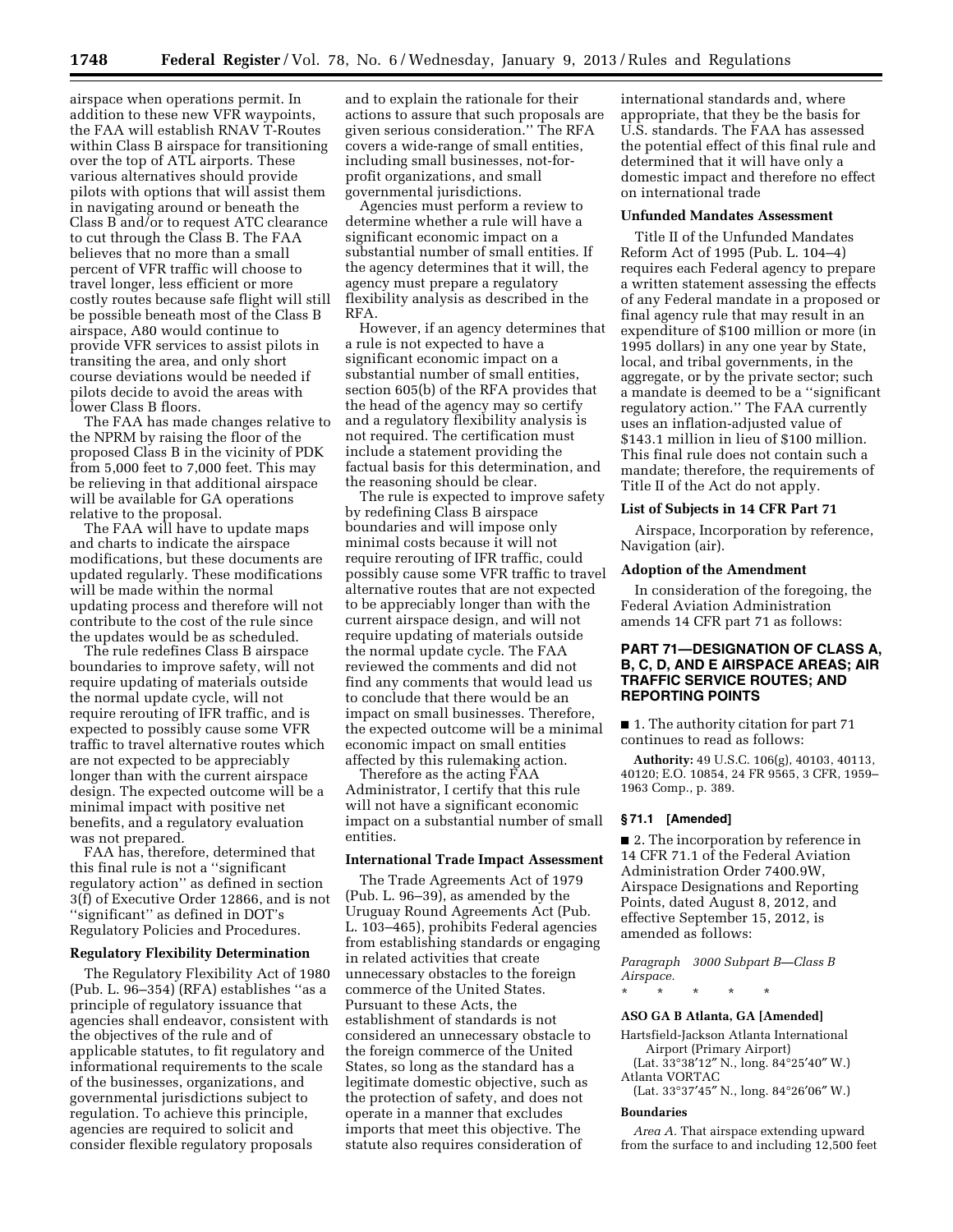MSL, bounded on the east and west by a 7 mile radius of the Atlanta VORTAC, on the south by a line 4 miles south of and parallel to the Runway 10/28 localizer courses, and on the north by a line 4 miles north of and parallel to the Runway 08L/26R localizer courses; excluding the Atlanta Fulton County Airport-Brown Field, GA, Class D airspace area.

*Area B.* That airspace extending upward from 2,500 feet MSL to and including 12,500 feet MSL, bounded on the east and west by a 12-mile radius of the Atlanta VORTAC, on the south by a line 4 miles south of and parallel to the Runway 10/28 localizer courses, and on the north by a line 4 miles north of and parallel to the Runway 08L/26R localizer courses; excluding the Atlanta Fulton County Airport-Brown Field, GA, Class D airspace area and that airspace contained in Area A.

*Area C.* That airspace extending upward from 3,000 feet MSL to and including 12,500 feet MSL, bounded on the east by long. 84°00′32″ W., on the west by long. 84°51′38″ W., on the south by a line 8 miles south of and parallel to the Runway 10/28 localizer courses, and on the north by a line 4 miles north of and parallel to the Runway 08L/26R localizer courses; excluding that airspace contained in Areas A and B.

*Area D.* That airspace extending upward from 3,500 feet MSL to and including 12,500 feet MSL, bounded on the east by long. 84°00′32″ W., on the west by long. 84°51′38″ W., on the south by a line 4 miles north of

and parallel to the Runway 08L/26R localizer courses, and on the north by a line 8 miles north of and parallel to the Runway 08L/26R localizer courses.

*Area E.* That airspace extending upward from 4,000 feet MSL to and including 12,500 feet MSL, bounded on the east by long. 83°54′04″ W., on the west by long. 84°57′41″ W., on the south by a line 12 miles south of and parallel to the Runway 10/28 localizer courses and on the north by a line 8 miles north of and parallel to the Runway 08L/26R localizer courses; excluding that airspace contained in Areas A, B, C, and D.

*Area F.* That airspace extending upward from 5,000 feet MSL to and including 12,500 feet MSL, within a 30-mile radius of the Atlanta VORTAC and bounded on the east by long. 83°54′04″ W., on the south by a line 8 miles north of and parallel to the Runway 08L/26R localizer courses, on the west by long. 84°57′41″ W., and on the north by a line 12 miles north of and parallel to the Runway 08L/26R localizer courses.

*Area G.* That airspace extending upward from 6,000 feet MSL to and including 12,500 feet MSL bounded on the north by a line 12 miles south of and parallel to the Runway 10/ 28 localizer courses, on the east by a line from lat. 33°25′21″ N., long. 84°16′49″ W. direct to lat. 33°15′33″ N., long. 84°01′55″ W., on the south by a 30-mile radius of the Atlanta VORTAC, and on the west by a line from lat. 33°25′25″ N., long. 84°33′32″ W. direct to lat. 33°18′26″ N., long. 84°42′56″ W. and thence south via long. 84°42′56″ W.

*Area H.* That airspace extending upward from 5,000 feet MSL to and including 12,500 feet MSL, within a 30-mile radius of the Atlanta VORTAC south of a line 12 miles south of and parallel to the Runway 10/28 localizer courses, bounded on the west by long. 84°57′41″ W. and on the east by long. 83°54′04″ W. excluding that airspace within the lateral limits of area G.

*Area I.* That airspace extending upward from 7,000 feet MSL to and including 12,500 feet MSL bounded on the north by the 30 mile radius of the Atlanta VORTAC, on the east by a line from lat. 33°50′59″ N., long. 84°16′38″ W. direct to lat. 34°04′20″ N., long. 84°09′24″ W., on the south by a line 12 miles north of and parallel to the Runway 08L/26R localizer courses, and on the west by a line from lat. 33°50′59″ N., long. 84°34′14″ W. direct to lat. 34°01′40″ N., long. 84°47′55″ W.

*Area J.* That airspace extending upward from 6,000 feet MSL to and including 12,500 feet MSL bounded on the north by a 30-mile radius of the Atlanta VORTAC, on the east by long. 83°54′04″ W., on the south by a line 12 miles north of and parallel to the Runway 08L/26R localizer courses, and on the west by long. 84°57′41″ W., excluding that airspace within the lateral limits of area I.

Issued in Washington, DC, on December 6, 2012.

#### **Gary A. Norek,**

*Manager, Airspace Policy and ATC Procedures Group.*  **BILLING CODE 4910–13–P**